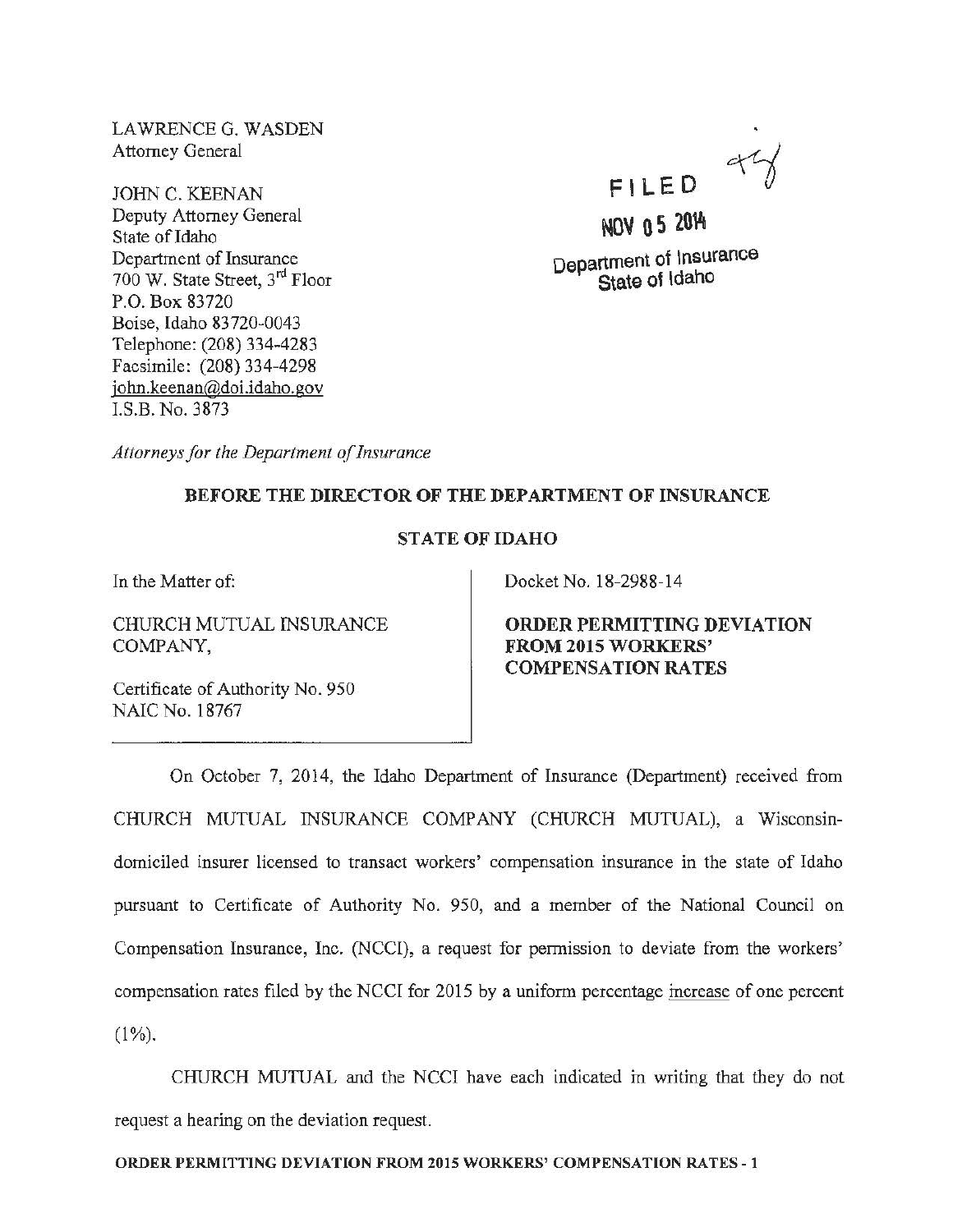The Department's Director (Director), having reviewed and being fully apprised of CH RCH MUTUAL's request to deviate from the Idaho workers' compensation premium rates filed by the NCCI for 2015, and the requirements of Idaho Code  $\S$  41-1614, has determined that the requested rate deviation is justified.

NOW, THEREFORE, IT IS HEREBY ORDERED, pursuant to Idaho Code§ 41-1614, that CHURCH MUTUAL's request to deviate by a uniform percentage increase of one percent (1 %) from the workers' compensation rates filed by the NCCI for 2015, exclusive of terrorism rates, is GRANTED. This deviation from the Idaho workers' compensation premium rates flled by the NCCI for 2015 shall take effect on January 1, 2015, and shall remain in effect for one year from that date unless terminated sooner with the approval of the Director.

DATED this  $5\frac{7H}{\text{day of November}}$ , 2014.

STATE OF IDAHO DEPARTMENT OF INSURANCE

Cham Jace **Director** 

ORDER PERMITTING DEVIATION FROM 2015 WORKERS' COMPENSATION RATES- 2